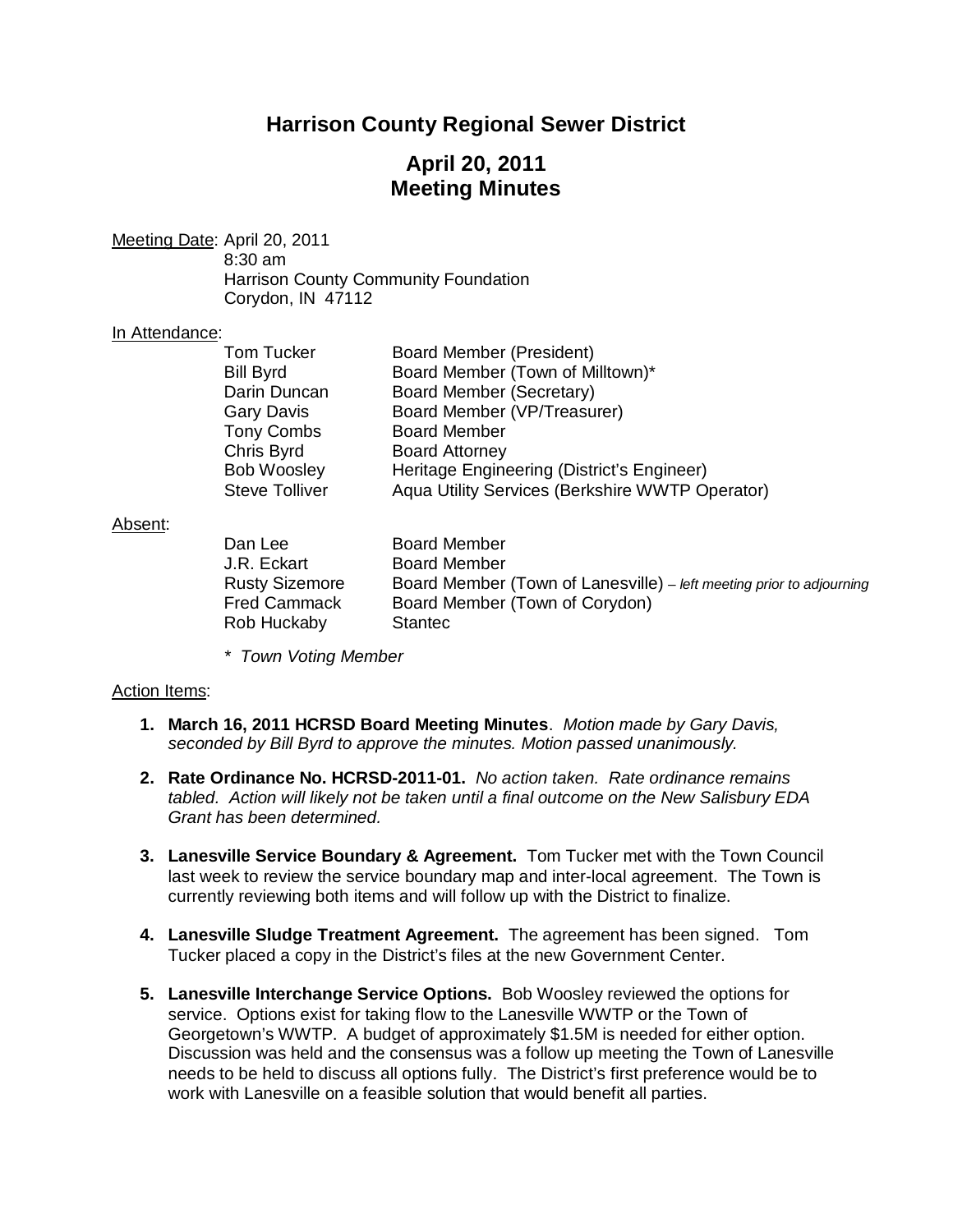HCRSD Mtg Minutes April 20, 2011 Page 2 of 3

## **6. Berkshire WWTP**

**i. Operations Report.** Steve Tolliver reviewed the March operations report. Plant continues to see high volumes of grease. Steve recommended a meeting be held with the owners of the mobile home park to discuss cleaning of their system to remove the grease build up. Additionally, on April 17, 2011 a high level alarm was sounded. The tilt bulbs for the effluent pumps failed. No overflows occurred as the incident was caught in sufficient time to avoid any problems from escalating. Emergency repairs were made that day and permanent repairs are in the process of being completed. No other issues were reported. *A motion was made by Tony Combs, seconded by Darin Duncan to approve the report. Motion passed unanimously.*

### **ii. Sludge Hauling/Treatment Fee**

**Sludge Hauling Fee (Septic Hauler Charges):** Steve Tolliver reported that he solicited quotes from numerous haulers to secure the best deal available to the District. B&H Septic continues to be the lowest priced option available. Current pricing from B&H:

| Haul to Lanesville = | \$.03/gallon  |
|----------------------|---------------|
| Haul to Corydon $=$  | \$.035/gallon |

Steve advised the Board that all haulers have stated that their prices will likely fluctuate due to the continued increase in fuel costs. (Other haulers quoted pricing ranging from \$.07 to \$.10 per gallon.)

**Administration Fees:** Steve made a point of clarification to the Board – he explained that he has been charging the District \$.02 per gallon to cover the administrative expenses associated with preparing and handling all invoicing on hauling and treatment. He wanted to ensure the Board was fully aware of this charge.

A summary of the charges the Board will see on a typical sludge haul:

|            | Lanesville   | Corydon       |
|------------|--------------|---------------|
| Hauling    | \$.03/gallon | \$.035/gal.   |
| Treatment  | \$.07/gallon | \$.05/gal.    |
| Admin. Fee | \$.02/gallon | \$.02/gal.    |
| Total      | \$.12/gallon | \$.105/gallon |

### **7. Treasurer's Report:**

- **i.** The following invoices were approved (all motions passed unanimously):
	- a. Heritage/Stantec Operating Budget (Acct. No. 02) \$1,812.50 *Motion by Bill Byrd, second by Gary Davis.*
- **ii.** *A motion was made by Gary Davis, seconded by Bill Byrd, to approve the following invoices. Motion passed unanimously.*
	- a. Corydon Regional sludge testing **\$295.00**
	- b. Town of Corydon March sewer charges \$4,412.05